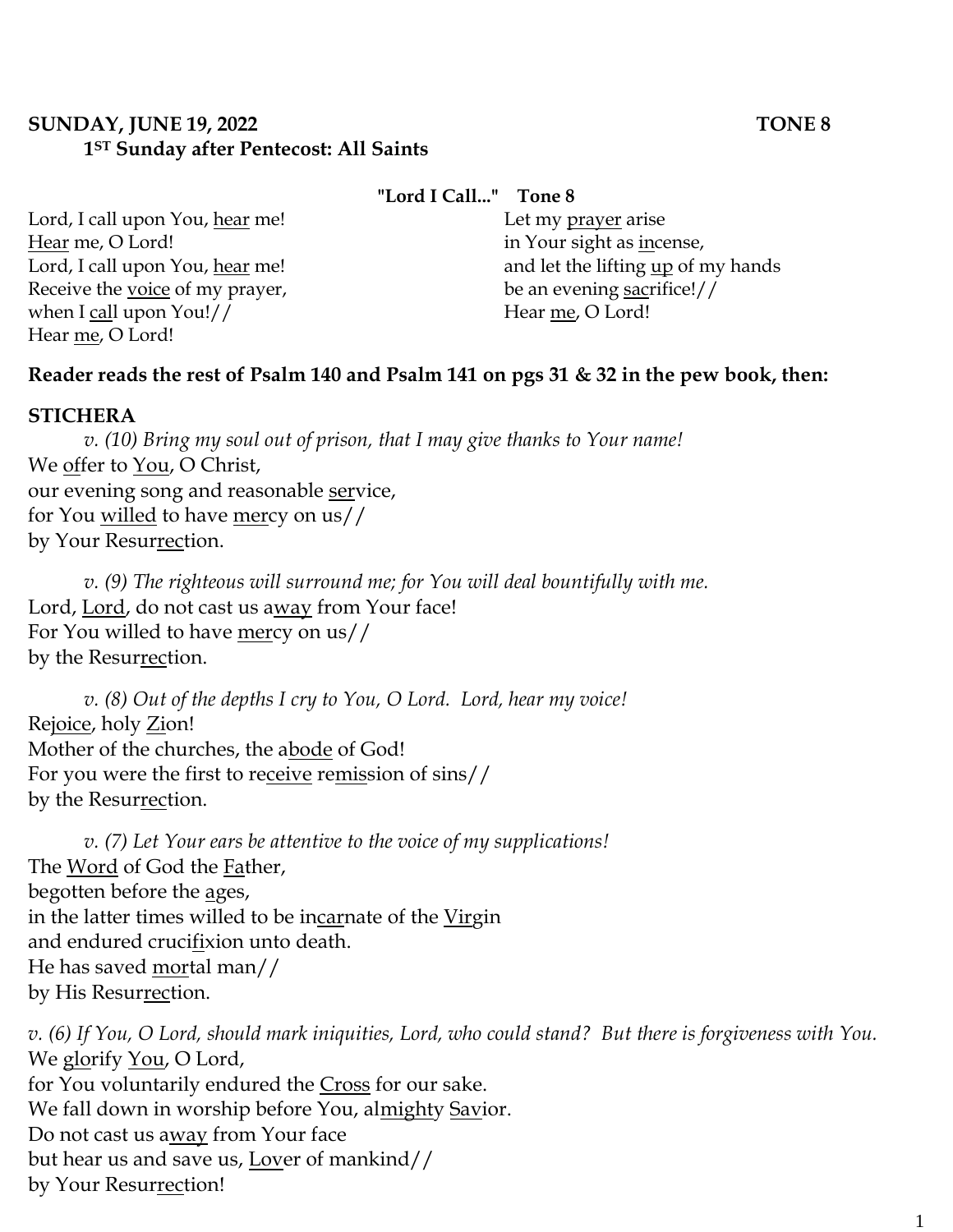*v. (5) For Your name's sake I have waited for You, O Lord, my soul has waited for Your word; my soul has hoped on the Lord.*  Glory to You, O Savior Christ, only begotten Son of God, nailed to the Cross// and resurrected from the tomb on the third day!

*v. (4) From the morning watch until night, from the morning watch, let Israel hope on the Lord!* **Tone 6** The Savior's inspired Disciples became instruments of the Spirit through faith. They were scattered to the ends of the earth, sowing the glad tidings of the <u>true</u> faith. From their divine garden the army of martyrs blossomed in grace. They became images of Christ's saving Passion, enduring every kind of torture, scourging and fire.// Now they boldly pray for our souls.

*v. (3) For with the Lord there is mercy and with Him is plenteous redemption, and He will deliver Israel from all his iniquities.*

The noble martyrs, burning with <u>love</u> of the Lord, laughed at the fires and were consumed as **burning** coals. Through Christ, they burned the withered arrogance of error. They stilled the roaring of beasts with the <u>voice</u> of their prayers. Beheaded, they decapitated the demonic hosts.// By the shedding of their own blood they watered the Church with faith.

*v. (2) Praise the Lord, all nations! Praise Him, all peoples!* The heroic martyrs wrestled with beasts and were torn by their claws. They were dismembered, slashed with swords, and shot with arrows; they were consumed in the flames and pierced with <u>lances</u>. All this they willingly endured, for already they saw their unfading crowns, and the glory of Christ,// before Whom they boldly pray for our souls.

*v. (1) For His mercy is abundant towards us; and the truth of the Lord endures for ever.*  Come, let us praise the heroes of our faith: Apostles, martyrs, holy priests, and noble women! They fought for the faith in every <u>part</u> of the earth. Though born of earth, they were united with the heavenly hosts. Through their sufferings, they triumphed over evil by the grace of Christ. As unfading lights, they illumine our hearts,// and with boldness they pray for our souls.

*Glory to the Father, and to the Son, and to the Holy Spirit;* **Tone 6**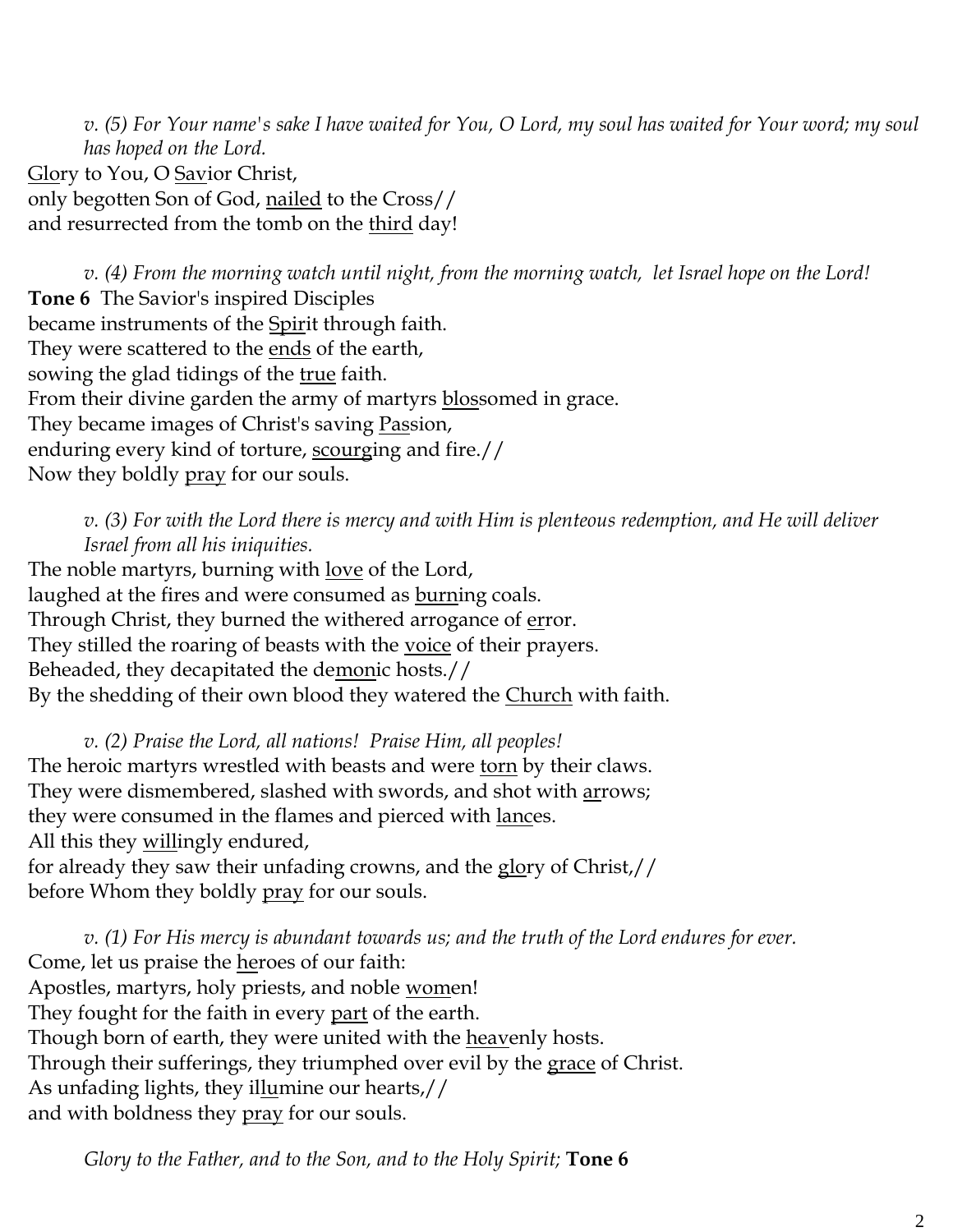O divine choir of martyrs, you are the pillars of the Church and the fulfillment of the Gospel. By your deeds you have fulfilled the Savior's words. You have closed the gates of hell and defended the Church. The shedding of your blood has dried up the libations poured out to idols. Your sacrifice has nourished the body of the <u>faithf</u>ul. Standing crowned before God, you amazed the Angels.// Pray unceasingly to Him that our souls may be saved!

*now and ever, and unto ages of ages. Amen.* **Tone 8** *(Theotokion – Dogmatikon)* The King of heaven, because of His love for man, appeared on earth and dwelt with men. He took flesh from the pure Virgin and after assuming it, He came <u>forth</u> from her. The Son is one: in two natures, yet one Person. Proclaiming Him as perfect God and perfect Man, we confess Christ our God!// Entreat him, O unwedded Mother, to have mercy on our souls!

## **SCRIPTURE READINGS**

## **The Reading is from the Prophecy of Isaias. [43:9-14a]**

Thus says the Lord: All the nations have been assembled and rulers from them shall be assembled; who will declare these things among them? or who will make heard to you the things from the beginning? Let them bring their witnesses and let them be justified, and them hear and let them speak what is true. Be my witnesses, and I too am a witness, says the Lord God, and my servant whom I have chosen; that you may know and believe me, and understand that I AM; before me there was no other God, and after me there will not be. I am God, and apart from me there is none who saves. I have declared and I have saved; I reproved, and there was no strange god among you. You are my witnesses and I am a witness, says the Lord God. Again from the beginning I AM, and there is none who can deliver from my hands; I will make, and who will turn it back? Thus says the Lord God who redeems us, the holy one of Israel.

## **The Reading is from the Wisdom of Solomon. [3:1-9]**

The souls of the just are in the hand of God, and no torment will touch them. In the eyes of fools they seemed to die and their departure was reckoned a disaster and their going from us their destruction; but they are at peace. For though in the sight of men they were punished, their hope is full of immortality. Having been disciplined a little, they will receive great good, because God tested them and found them worthy of himself. Like gold in the furnace he tried them and like a whole burnt offering he accepted them. And in the time of their visitation they will shine forth, and will run like sparks through stubble. They will judge nations and rule over peoples, and the Lord will reign over them forever. Those who trust in him will understand truth, and the faithful will abide with him in love, because grace and mercy are upon his holy ones and visitation on his elect.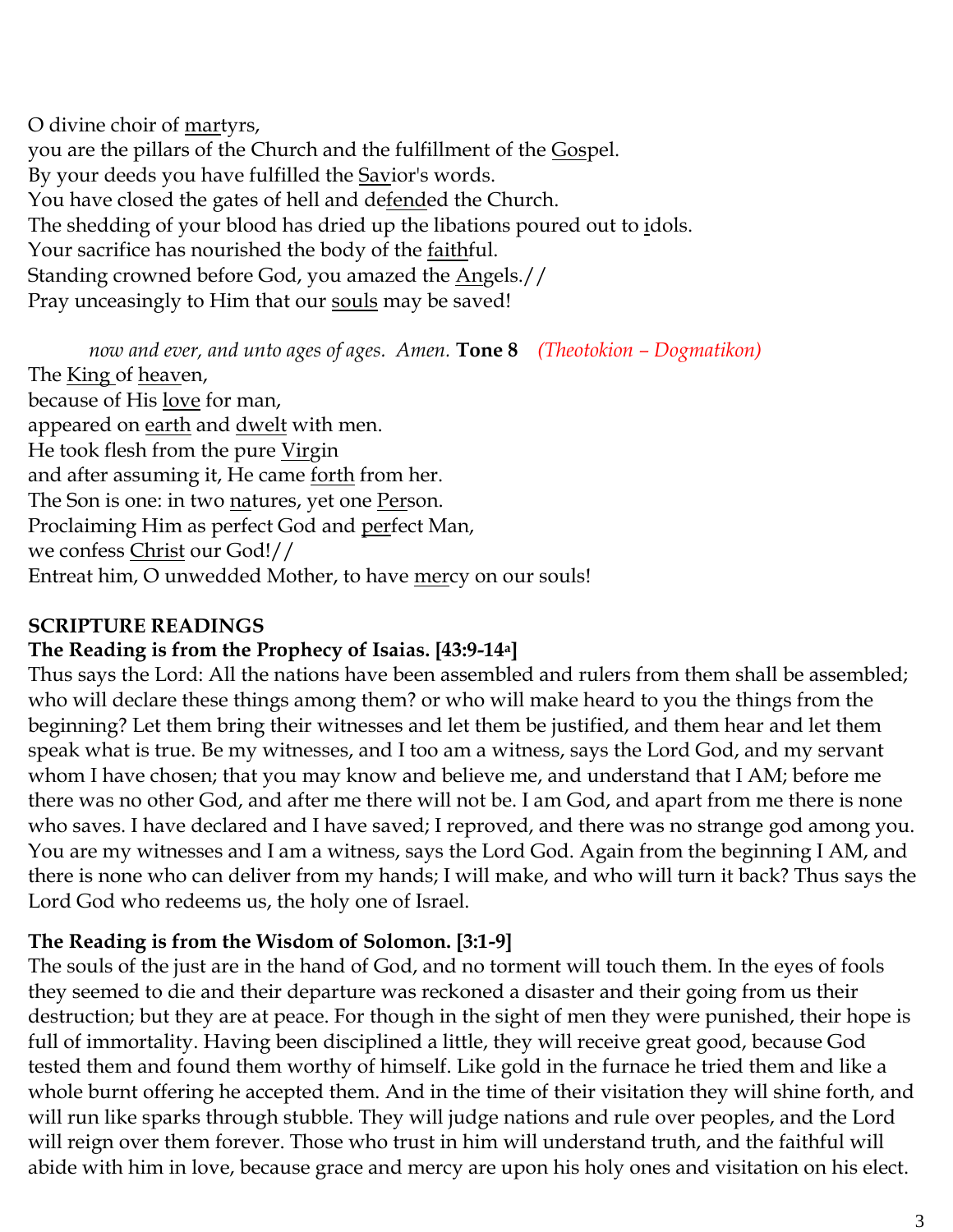# **The Reading is from the Wisdom of Solomon. [5:16-6:3b]**

The just live for ever, and their reward is with the Lord; the Most High takes care of them. Therefore they will receive a glorious crown and a beautiful diadem from the hand of the Lord, because with his right hand he will cover them, and with his arm he will shield them. He will take his zeal as his whole armour, and will arm all creation to repel his enemies; he will put on righteousness as a breastplate, and will wear impartial justice as a helmet; he will take holiness as an invincible shield, and sharpen stern wrath for a sword, and creation will join with him to fight against his frenzied foes. Shafts of lightning will fly with true aim, and will leap from the clouds to the target, as from a well-drawn bow, and hailstones full of wrath will be hurled as from a catapult; the water of the sea will rage against them, and rivers will relentlessly overwhelm them; a mighty wind will rise against them, and like a tempest it will winnow them away. Lawlessness will lay waste the whole earth, and evil-doing will overturn the thrones of rulers. Listen, therefore, O kings, and understand; learn, O judges of the ends of the earth. Give ear, you that rule over multitudes, and boast of many nations. For your dominion was given you from the Lord, and your sovereignty from the Most High.

# **APOSTICHA**

**Tone 8** Descending from heaven to ascend the Cross, the Eternal Life has come for death to raise those who are fallen; to enlighten those in darkness.// O Jesus, our Savior and illuminator, glory to You!

*v. The Lord is King; He is robed in majesty!*  We glorify Christ, who rose from the dead. He accepted the human body and soul, and freed <u>both</u> from suffering. His most pure soul descended to hell, which He spoiled. His holy body did not see corruption in the tomb.// He is the Redeemer of our souls.

*v. For He has established the world, so that it shall never be moved.* In psalms and songs we glorify Your Resurrection from the dead, O Christ. By it, You have freed us from the <u>tortures</u> of hell// and as God have granted eternal life and great <u>mer</u>cy.

*v. Holiness befits Your house, O Lord, forevermore!*  Master of all, incomprehensible Creator of heaven and earth, by Your suffering on the Cross You have gained passionlessness for me. Accepting burial and arising in glory, You resurrected Adam with Yourself by Your almighty hand. Glory to Your rising on the third day! By it You have granted us eternal life and cleansing of sins// as the only compassionate One.